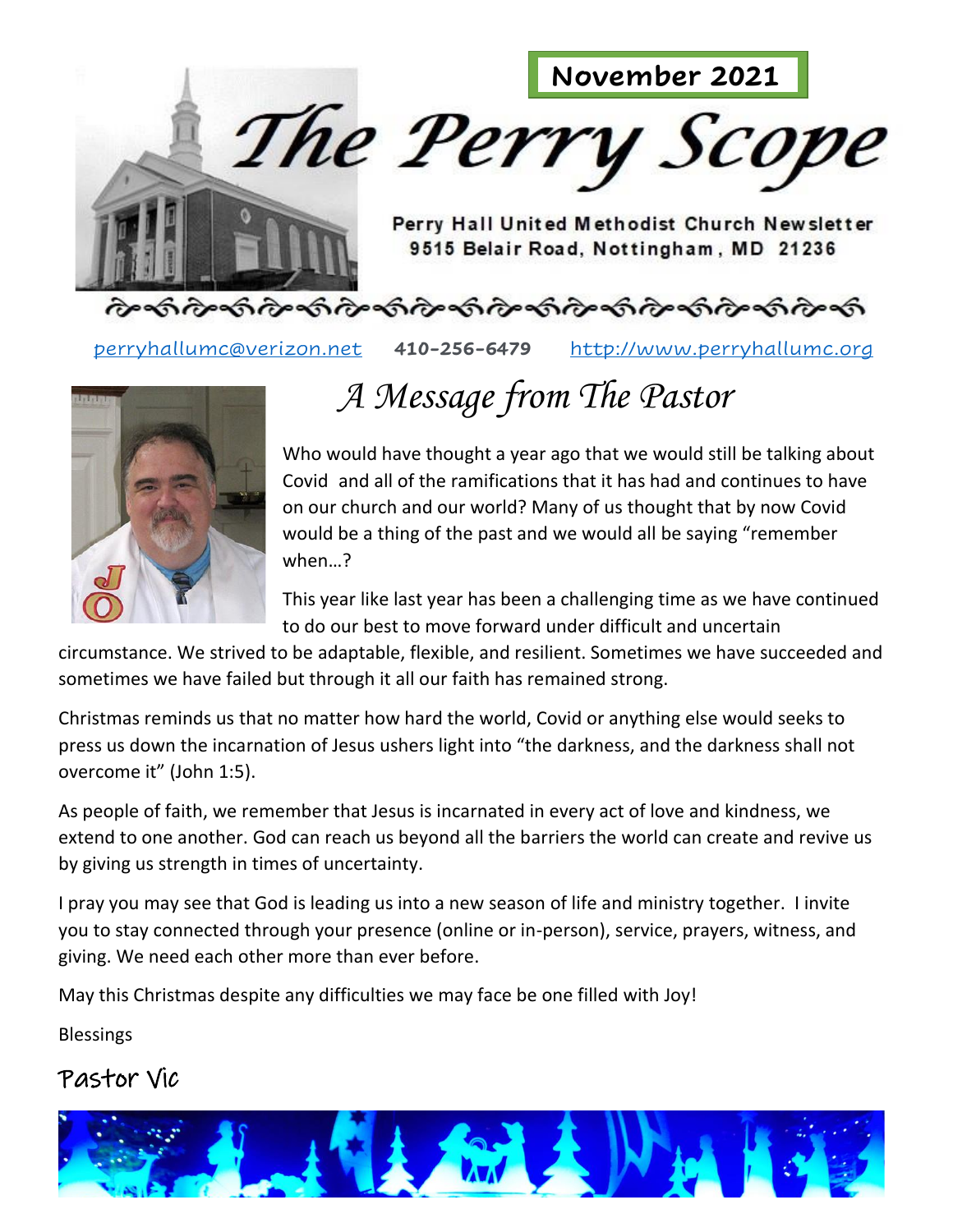

#### *Food Pantry News*

Fall is upon us which means beautiful colors of the trees, cool nights and

preparing for the holidays! We recognize that the changes in the weather indicates the seasons are changing and with these changes it brings new a 'new look' to our normal world. This is also true, within the food pantry!. While the pantry continues to serve the needs of the community, many "changes" have occurred behind the scenes.

 First, we have had several new people volunteer their services at the pantry. Kathy Whitson, Martha and Rich Spero, Mike and Pat Ryan, Betty Gramlich, Peggy Winchester, and Mary Raab & Cindy Sebald have all joined the (or rejoined) volunteering within the pantry since the summer. The work that they are doing has allowed the pantry to continue to be a true success in its mission – helping those that are in need!.

 While we are truly blessed with all the volunteers at the pantry – we still could use a couple more! If you would like to be part of the 'pantry family



of volunteers', we would love to have you! While some volunteers do a specific task, most work on a once a month or once a week schedule. Mostly, we are in need of a couple more volunteers to work one Saturday a month for 3 hours ( two months out of every three month schedule).

 Second, the pantry has been truly blessed with the donations of so many generous people within Perry Hall United Methodist Church and Camp Chapel United Methodist Church. Both churches congregants have continuously made sure that the pantry shelves are well stocked. Since early 2020, Camp Chapel UMC has been an integral partner and regularly supported the pantry by weekly donations of cases of food items and grocery items, as well as volunteering hundreds of hours within the pantry. The partnership between the two churches has been a wonderful blessing for the families.

 While the pantry does receive a monthly food donation from the Maryland Food Bank, the churches congregants' donations have allowed the families to receive so much more – from shampoo to diapers to detergent to so much more nonperishable groceries. The families that receive the help from the pantry, literally receive a full grocery cart of food, baked goods, personal hygiene items, and so much more! Thank you for caring, thank you for giving!



 Third, the Holiday Food Basket donation drive started a few weeks ago – an event that the church has sponsored for years and years. This

year's Thanksgiving basket distribution will occur on November 20th from 10 – noon and the Christmas basket distribution will occur on December 18th from 10- noon. While this event is not 'formally' advertised anywhere, we already have 53+ families from the community that has registered. We expect to give at least 100 holiday meal baskets away between the two dates – all depending on the success of the donation drive. Even though the donation drive has only been going on for four weeks, because of your generosity, we have already been able to 'fill' 50+ requested baskets. That means, your generosity allowed us to guarantee all the families that registered for the Thanksgiving holiday dinner baskets will be able to enjoy a Thanksgiving dinner without the stress of how! We are now focusing on the donation drive to continue to succeed for another 50+ families to receive their Christmas holiday dinner due to the kindness of our two churches.

 Donations can be actual specific food items, \$15 Walmart gift cards, or monetary donations (and we will do the shopping).

 The items that are being collected are: boxed mashed potatoes, canned yams/sweet potatoes, canned turkey gravy, canned jelly cranberries, boxed corn muffin mix, boxed brownie mix or boxed cake mix with icing, canned green beans, canned corn, canned peas, canned mixed vegetables and \$15 Walmart gift cards (which will be used to purchase turkeys).

 Don't forget – we can do the shopping for you! If you prefer to donate monetarily, we will be purchasing the eleven different items in case quantities – thus assuring continuity within each of the holiday baskets.

 *(continued)*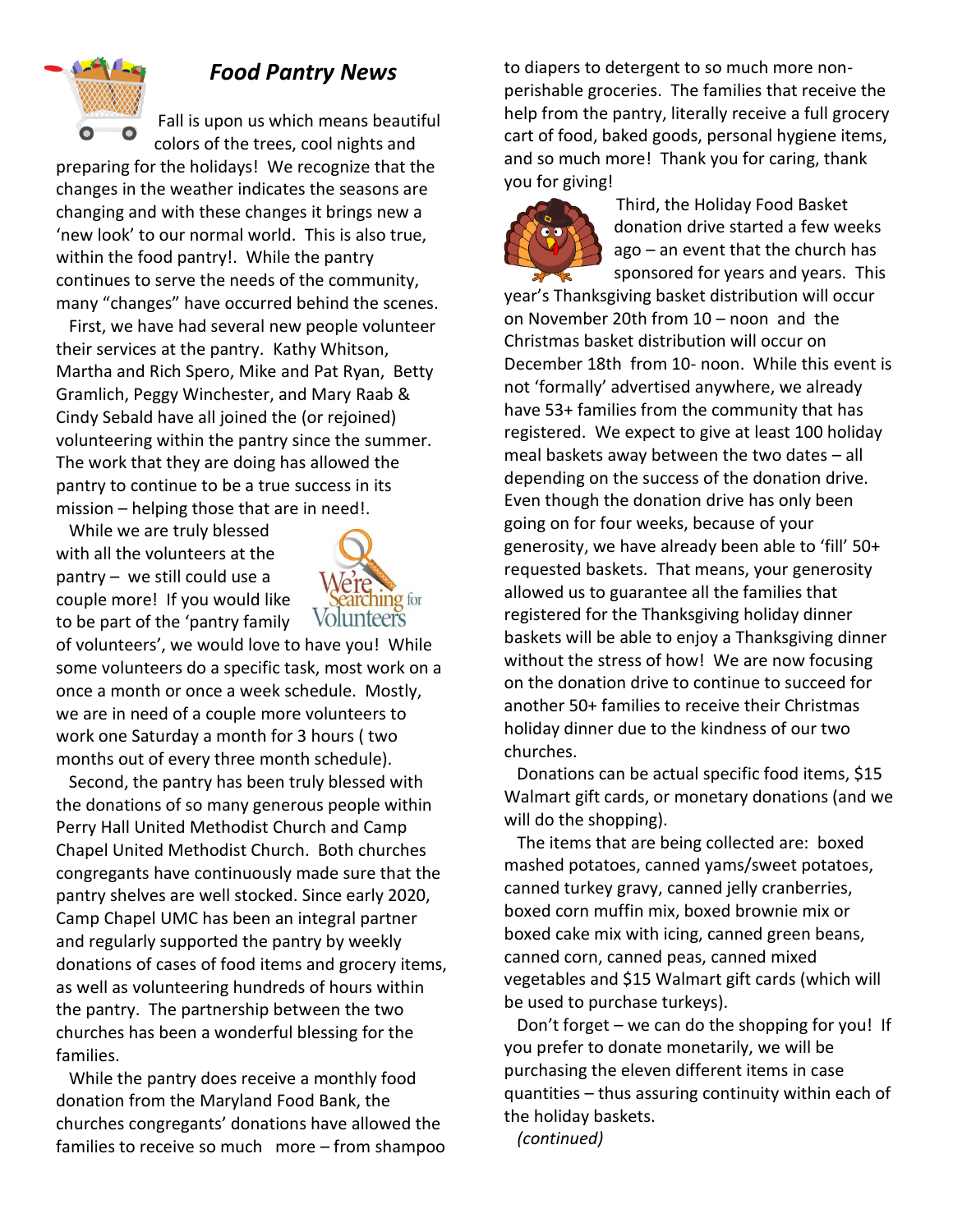#### *(continued from previous page)*

Thank you for your generous support  $-$  you have been and always are truly so wonderful! NOTE: If you know of a Baltimore County family that could benefit from our holiday food basket distribution, have them call the pantry to register!

 Last, but not least, we are still in need of help on the second Thursday of the month when our



Maryland food delivery comes in. The truck usually arrives around 10:30 and it takes very physical work for about 1 hour (unloading a couple of pallets of food and putting the items away). If you would like to help (and you can lift about 15 pound cases without difficulty) we would love to have you join us! We look forward to hearing from you – just call Dave or Laura at the pantry or by email, [lhanna14@verizon.net.](mailto:lhanna14@verizon.net)



#### *Upcoming Memorial Services*



#### *Rev. Cliff Webner*

A memorial service will be held at Perry Hall UMC on Nov. 27<sup>th</sup>. There will be a gathering from 10 to 11 am.

The service will begin at 11 a.m. Condolences may be sent to his wife, Carole L. Webner, at 12012 Belair Road, Kingsville, MD 21087.

#### *Louise Cole*

 A memorial service will be held on Sunday, December 19th at 2:00 pm.in the Chapel at the Oak Crest Retirement community at 8820 Walther Boulevard, Parkville, MD 21234. The service will be followed by a time of fellowship.



#### **Holiday Events and Worship**

#### **Sunday, December 5th**

- Gingerbread House Decorating
- 10:45 am-12 noon

#### **Sunday, December 12th**

- Drive Thru Nativity
- 5-7 pm

#### **Saturday, December 17th**

- Community Choir Concert
- 7 pm

#### **Saturday, December 18th**

- Christmas Baskets Distributed
- $\bullet$  10 am-12 noon

#### **Sunday, December 19th**

- Cantata "Worship the King"
- During 9:30 am Worship Service

#### **Friday, December 24th – Christmas Eve**

- Service w/Candle Lighting and Communion – 7 pm
- Pre-service Concert 10:30 pm
- Service w/Candle Lighting and Communion – 11 pm

#### **Sunday, December 26th**

- Service of Lessons and Carols
- 9:30 Worship Service

#### **December 27th – December 31st**

• Church office closed

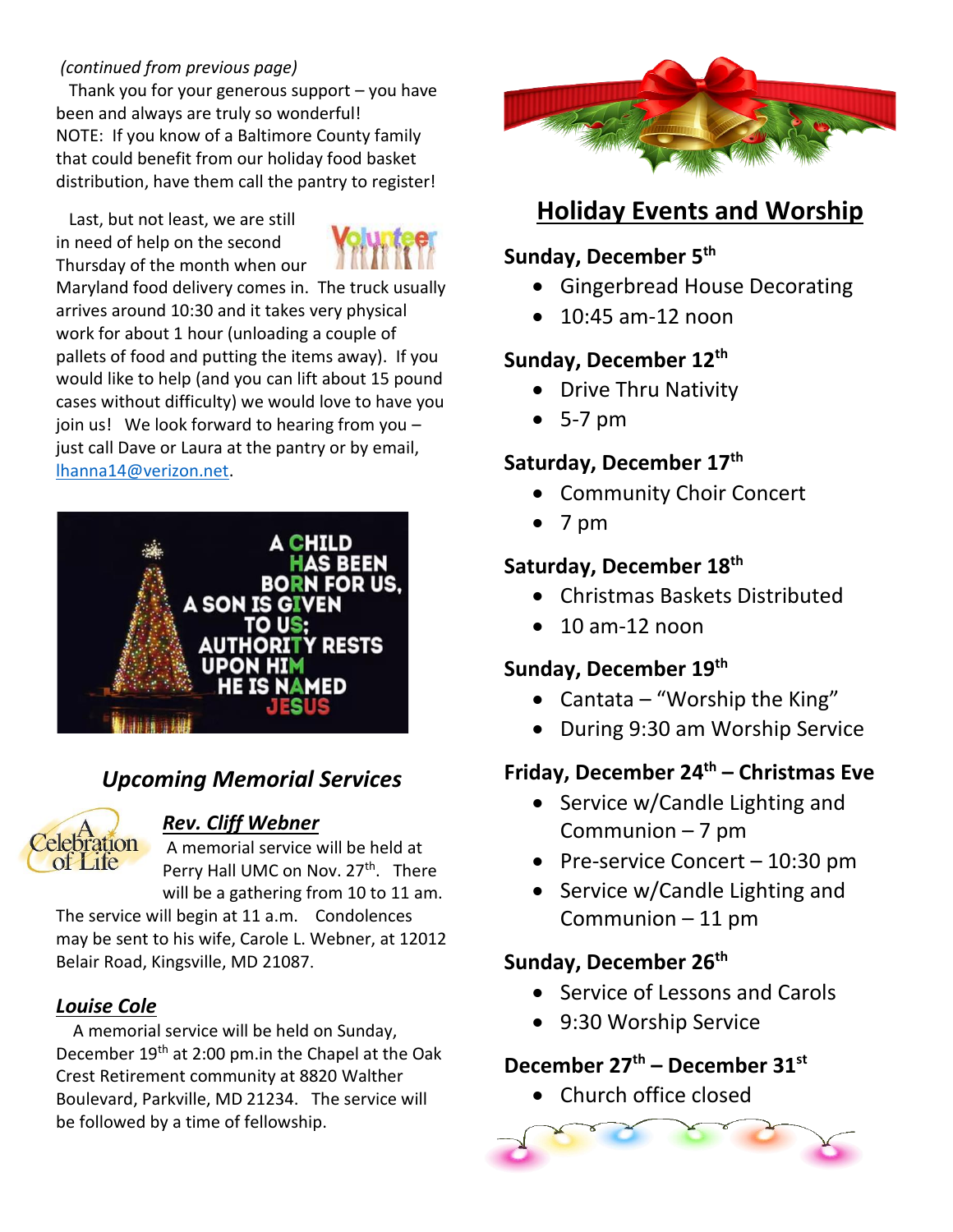

### **IT'S SHOE BOX time again!**

Our PHUMC Sunday School will again lead the church in collecting shoeboxes for

Operation Christmas Child.

 You can learn everything you need to know now at the Samaritan's Purse Operation Christmas Child website:

#### [https://www.samaritanspurse.org/what-we](https://www.samaritanspurse.org/what-we-do/operation-christmas-child/)[do/operation-christmas-child/](https://www.samaritanspurse.org/what-we-do/operation-christmas-child/)

 OCC Shoeboxes are requested at PHUMC anytime before Nov. 21, when Pastor Vic will bless our shoeboxes and we will send them on their way.

#### ৻৵৽ৼ৽ড়৸ড়৸৻৸ড়৸ড়৸ড়৸ড়



#### *Trustee's Report*

The Trustees would like to share that the sanctuary has been outfitted with brand new gutters and larger downspouts. All rotting facia boards have been replaced.

This was a huge project that desperately needed to be completed prior to the winter weather. Rosedale Roofers were contracted to complete the job, and they did a great job in a timely fashion.

#### ઌૺૡ૽૽૽ૺઌઌ૽ઌૹ૽ઌ૿ૡૻૡૻૡઌઌઌ

#### *Live Nativity Drive Thru*



Sunday, December 12<sup>th</sup>, from 5-7, there will be a drive thru Live Nativity! Santa will be making a special appearance to bring gifts for the

children. In the Spirit of the Holiday, you may also bring non-perishables for our Food Pantry.

 Then, continue around the parking lot and stop for some cookies & hot cocoa (or juice), and then finish the drive around while you enjoy the Christmas music and Live Nativity…..*all without getting out of the warmth of your car!* Plan to join us, and don't forget to invite your neighbors and friends!

# **Bible Study**

#### **ADVENT STUDY: "INCARNATION" By Adam Hamilton**



His parents gave him the name Jesus. But the prophets, the

shepherds, the wise men, and the angels addressed him by other names. They called him Lord, Messiah, Savior, Emmanuel, Light of the World, and Word Made Flesh.

In "Incarnation: Rediscovering the Significance of Christmas", best-selling author Adam Hamilton examines the names of Christ used by the gospel writers, exploring the historical and personal significance of his birth.

- 1--Presidents and Kings
- 2--The Savior and Our Need for Saving
- 3--Emmanuel in the Midst of a Pandemic
- 4--Light of the World, Word of God, and Lord

This Advent season come together to remember what's important. In the face of uncertainty and conflict, Christians reclaim the Christ Child who brings us together, heals our hearts, and calls us to bring light into the darkness. Now more than ever, we invite you to reflect upon the significance of the Christ-child for our lives and world today!

Classes will be held: Monday 7:00 pm November 22, 29 December 6, 13 Tuesday 12:00pm November 23, 30 December 7, 14

Books will cost \$10:00 Sign up by emailing Pastor Vic at [rovervic@verzion.net](mailto:rovervic@verzion.net) or filling out a sign up at church.

#### 

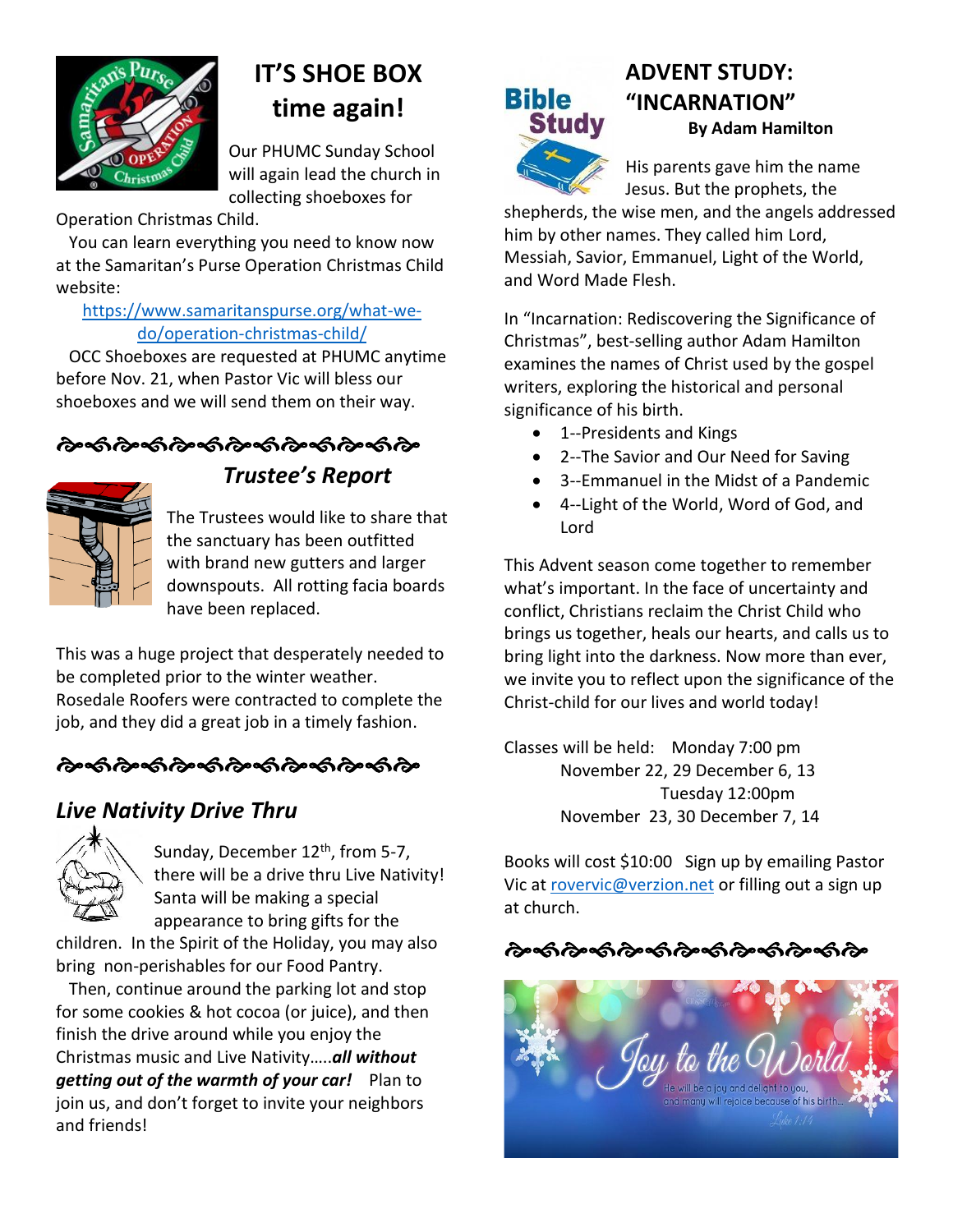#### *Gingerbread House!*

Family Ministries is hosting a Gingerbread House Building Activity on Sunday, December 5th, from 10:45-11:45



am in the fellowship hall. What a great way to kick off the holiday season!

 Each family will receive one gingerbread house kit to assemble and decorate. Supplies must be purchased beforehand, so putting in a reservation is essential!

 Forms are available in the Narthex as well as have been sent out in an email. You can fill out the form and put it in the basket on the Narthex table, or call (or email) the church office to reserve your spot!!!

#### *Come on out for a morning of fun and fellowship. Refreshments will be provided!*

<u> તેમ્</u>જી તેમ્જી તેમ્જી તેમ્જી તેમ્જી તેમ

**An Overview of the Baltimore-Washington Conference Session**

*by Melissa Lauber*

 In a culture of anxiety, cascading crises, and a denomination rife with uncertainties, the people of the Baltimore-Washington Conference joined in holy conferencing Oct. 25-

27 to proclaim that "We are Still One: Standing, Transforming, Rising." Bishop LaTrelle Easterling, the presiding episcopal leader, gaveled the online 237th session of the Baltimore-Washington Conference to order from the Mission Center in Fulton, gathering laity and clergy representing 615 churches in Maryland, Washington, D.C., and the panhandle of West Virginia.

 During the opening worship service, the bishop addressed the challenges faced by church leaders during the 84 weeks since the twin pandemics of COVID-19 and institutional racism prompted congregations into new ways of being church. "We have not cowered, we have not collapsed, we have not conceded. No, we rise!" Easterling proclaimed in her opening sermon. "We are rising

to claim a new day, rising to model what it really looks like to live, love, and liberate as one. We're rising to leverage our gifts, blessings, and resources to help others rise as well; rising to grow in grace as we heal the wounds of the past, and in that healing, join hands as the Beloved Community. We are rising, Baltimore-Washington Conference, and don't' you let anyone with a contrary, contorted, or conflicted message tell you otherwise. We rise united! The state of our conference is strong. We are still one!"

 During the session, members worshipped, uplifted by 87 music videos provided by individuals and churches throughout the Conference. Bishop Easterling commissioned and ordained 27 Deacons and Elders; members celebrated the ministries of 29 clergy retirees, 10 certified lay ministers and 13 licensed local pastors; remembered the saints of the conference who died in the past several months; and were inspired by a wide variety of video reports of ongoing BWC ministries.

 At the recommendation of the Conference Council on Finance and Administration, the conference members passed a 2022 budget of \$18.1 million, including a mission share income budget of \$13,104,912. To account for financial circumstances brought about by the COVID-19 pandemic, members also adopted a new way of calculating Mission Shares that uses a three-year average of spending from 2018-2020, rather than just spending from 2020.

 And, in more sober deliberations, members voted to close nine churches. The property or proceeds from these churches will be used as a legacy to begin new ministries.

Building on the BWC's five areas of ministry  $-$ Leadership Development, New Faith Expressions, Action and Advocacy, Wellness and Missions, and Young People's Ministries — members heard a number of reports on growing in discipleship so that 100 percent of churches can become 100 percent vibrant and vital.

 Reports from the Discipleship Council and the We Rise United initiative undergirded the conference's commitment to becoming an inclusive, diverse, equitable, and anti-racist church, and provided information about resources for those involved in this work, which remains a conference priority. *(continued)*